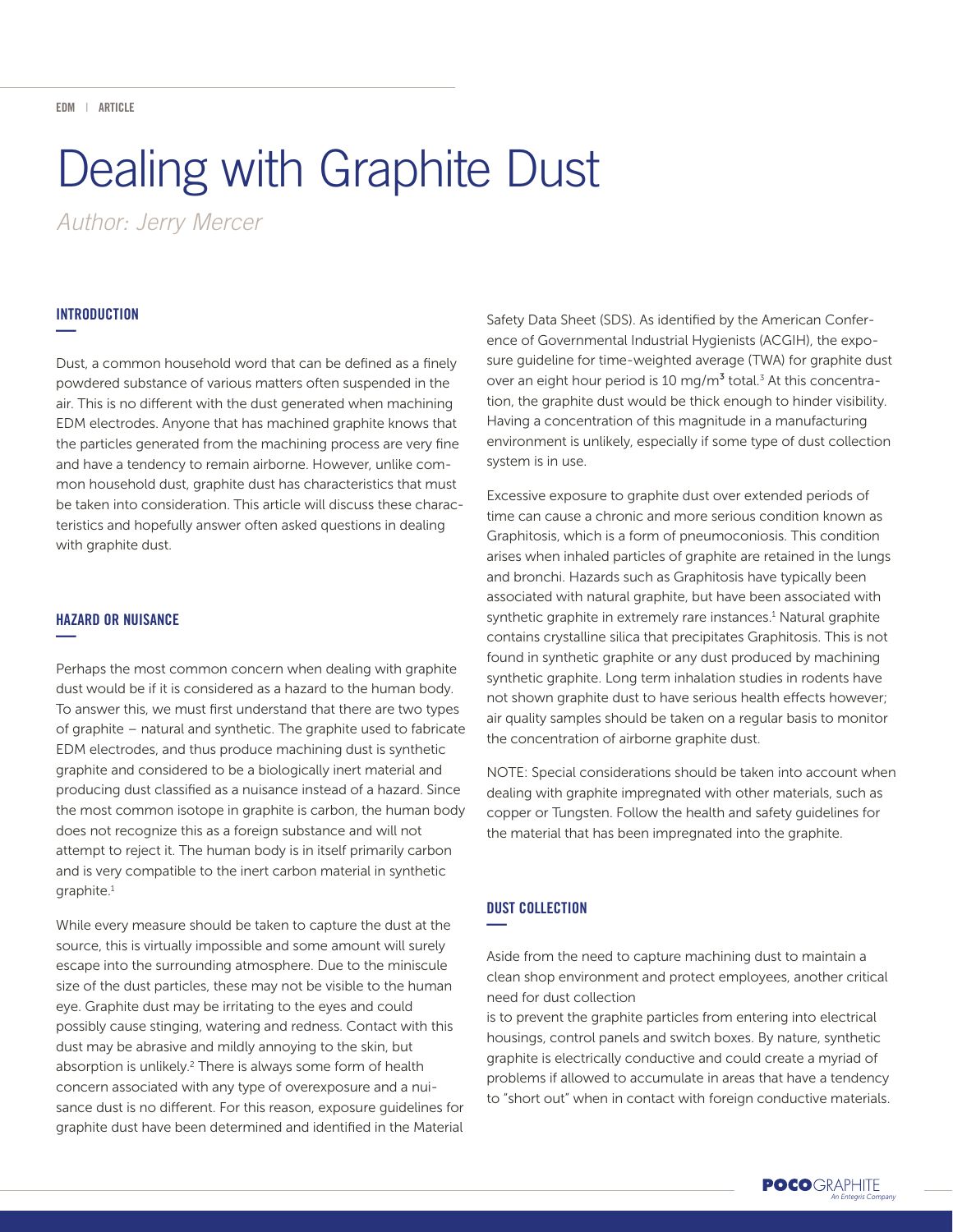There are primarily two methods for controlling graphite dust during the electrode fabrication process. The first method is to use high air velocity with a dust collector. High speed machining centers designed for machining graphite come already equipped with a dust collection system that evacuates the dust with a powerful vacuum. However; conventional machining centers such as mills, band saws or grinders must be equipped with a type of secondary collection system. Portable units are ideal for shops that only do a limited amount of graphite machining since the unit can be moved from one machine to another as needed. Contrary to common belief, an "off the shelf" shop vacuum system is not adequate for graphite dust as the filtering system is generally not suited to collect the fine particles of graphite. To be efficient, a portable vacuum system must be equipped with a High-Efficiency Particulate Air (HEPA) filter that satisfies certain governmental standards of efficiency. In order for a filter to be qualified as a HEPA filter by government standards, it must be capable of removing 99.97% of all particulate matter in excess of 0.3 microns.

The best system for shops heavily engaged in graphite machining is a fixed unit with sufficient vacuum to draw the dust from the machine, through the duct work and into a collection bin. The recommended speed for capturing dust at the machining center is a minimum air velocity of 500 feet per minute. Once the dust enters into the duct work, there should be a minimum air velocity of 2000 feet per minute in order to prevent the dust from settling out of the air stream prior to entering the collection bin. The air velocity is determined by the amount of graphite dust in the air and relates to the rate of material removed at each machine. A recommended source of information for designing dust collection systems is "Industrial Ventilation: A Manual of Recommended Practice by the American Conference of Governmental Industrial Hygienists".

The second method for dust control is to use a "wet" system to saturate the area around the cutter part with a liquid to prevent dust from entering into the surrounding atmosphere. The dust comes in contact with the fluid being used and is flushed away to a collection unit. While this can be an effective use of dust control, one must keep in mind the ability of the fluid to "wick" or be absorbed into the electrode material being machined. If this occurs, then the fluid must be removed prior to the electrode being placed in the EDM or it could contaminate the dielectric oil. In a wet style dust collection system, a water-base

solution should be used as this fluid does not wick into the graphite as easily as an oil-based solution. Regardless of the type of solution used, the electrode material should be allowed to dry sufficiently prior to EDM. In order to expedite this process, the material could be placed in a convection oven for approximately one hour at a temperature slightly exceeding the vaporization point of the solution. In no case, should the oven temper-ature exceed 400°F as this causes the material to oxidize and erode away. As an added note, compressed air should never be used to dry off an electrode as the air pressure only serves to force the fluid into the structure of the electrode.

## EXPLOSIVE POTENTIAL OF GRAPHITE DUST **—**

When we think of controlling dust in the workplace we often think of how to reduce or eliminate the potential of inhaling dust particles to prevent health issues. Unfortunately, the consequences of a fire or explosion caused by accumulated dust in the workplace can be far greater.

Dust explosions in manufacturing plants over the past decade have certainly gained media attention as these tragic events resulted in needless loss of life and property. The devastation of these events also caught the attention of the Occupational Safety and Health Administration (OSHA) who in 2008, issued OSHA Directive CPL 03-00-008 which states, "This directive contains policies and procedures for inspecting workplaces that create or handle combustible dusts. In some circumstances, these dusts may cause a deflagration, other fires, or an explosion."4 As a result of this directive, facilities that generate dust through a number of processes, to include machining graphite should conduct an assessment of their practices to determine the potential of a dust explosion and develop practices to lessen the probability of this occurring. The primary objective of this assessment is to identify if dust particles are combustible and in concentrations sufficient to ignite.

Combustible dust is identified as, "Any finely divided solid material that is 420 microns or smaller in diameter (material passing a U.S. No. 40 Standard Sieve) and presents a fire or explosion hazard when dispersed and ignited in air."5 The elements of fire include fuel, oxygen and ignition. A dust fire or deflagration occurs when sufficient concentrations of fine particulates are suspended in air and then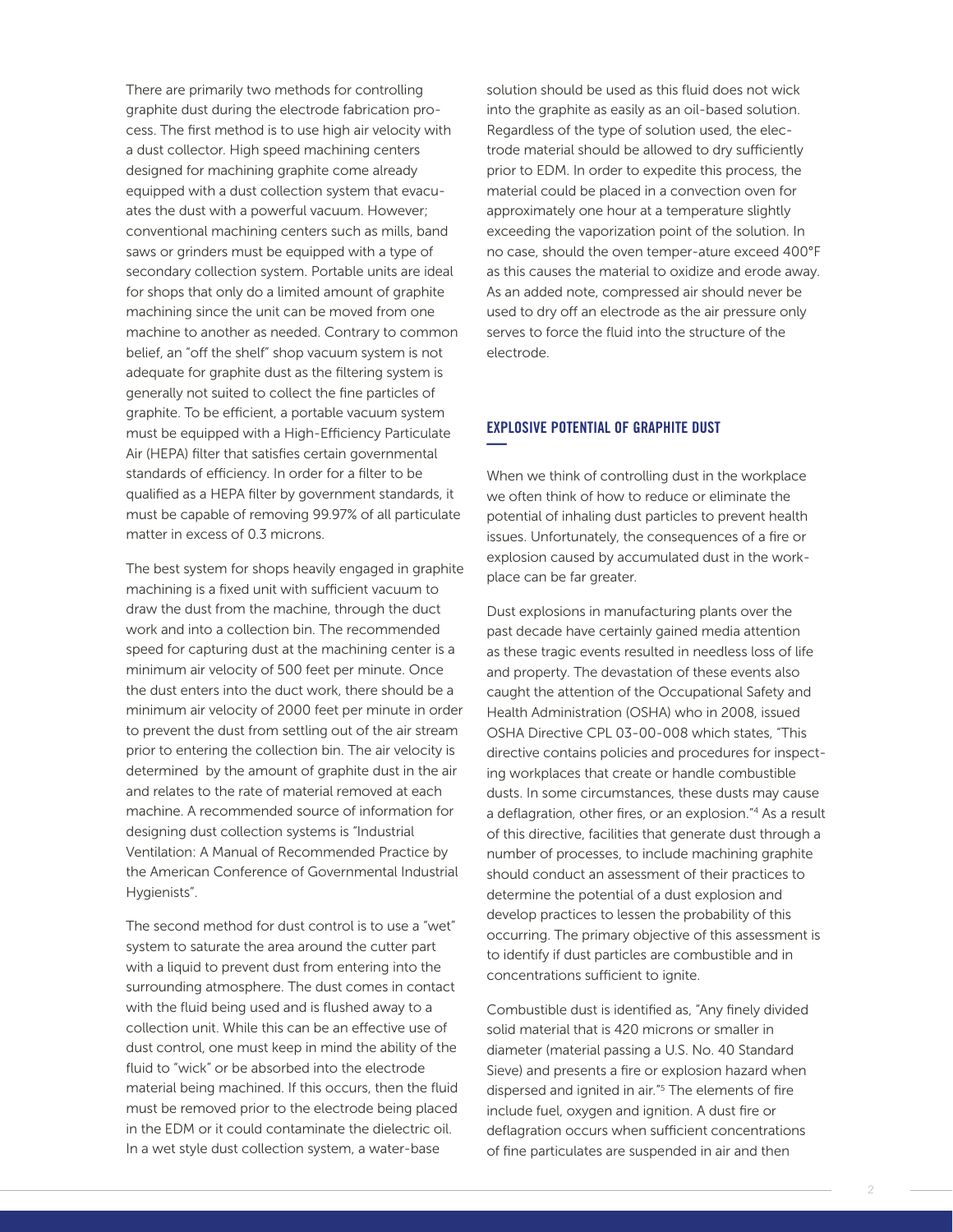exposed to a source of ignition such as a spark or welding igniter. This ultimately results in the igniting or combustion of the dust.

In regard to a dust explosion, two additional elements are added. These are dispersion and confinement. If the dust is dispersed in sufficient volume or a dust fire is in a confined area, then the potential of this developing into an explosion is significantly increased. Controlling any one of these elements will essentially eliminate the potential of a dust explosion. To overcome the potential of a graphite dust explosion, the industry has primarily relied on controlling the element of fuel by removing dust at the source through effective vacuum systems. However, this does not minimize the need to address each element and determine practices to mitigate its contribution to an explosion.

In order to increase its effectiveness in controlling the dust and reducing the potential for a fire or explosion, all dust control equipment involved in handling graphite dust should have explosion relief vents, an explosion suppression system or an oxygen-deficient environment. Having adequate general ventilation is the first step and should be sufficient to also limit the employee exposure to airborne contaminants such as graphite dust particles.<sup>3</sup>

## EXPLOSIBILITY TESTING **—**

It is beyond the scope of this article to identify the full testing process in determining the explosive nature of graphite however; Poco Graphite conducted tests of graphite dust generated from onsite machining operations. The results of this testing (on page 4) will provide an indication of the limits for the graphite dust generated. However; due to variability in conditions, each shop will need to perform the explosibility testing for their specific conditions to have correct data to make a valid assessment of their activities.

The results of this testing indicate that the graphite dust used in these tests are hard to ignite even with low-moisture content and high-concentration levels where 98.5% of the particles are less than 500 micron in size. To reiterate, combustible dust is defined as a solid particle being 420 micron or smaller that can be ignited. In a shop environment, at the concentration levels of these tests the graphite dust would most likely be thick enough to hinder visibility. Therefore, the bottom line is that the potential of experiencing

a graphite fire or explosion is minimal as long as good ventilation and sufficient dust collection is present, and effective cleaning and maintenance programs are utilized.

In some cases, additional information can be provided by the manufacturer. One possible source for information on combustibility is the Safety Data Sheet (SDS) for the material. Hazard statements should be contained in each SDS that identify if the material is a combustible product in its present form or a future transformed form. The SDS will should also identify the exposure controls limits as well as the Hazardous Material Information System (HIMS) and National Fire Protection Agency (NFPA) rating. Contact your graphite supplier for a copy of the SDS for your specific material.

#### **CONCLUSION —**

Dust is an ever present condition in a manufacturing environment generated by a myriad of processes that include production equipment, material handling and machining. The creation of this dust does not inevitably lead to safety and health risks if accumulation levels are kept within limits through effective housekeeping and dust collection practices. However, when excess amounts of dust are allowed to accumulate and then introduced to an ignition source, the results can be catastrophic.

Although we have shown that tests conducted at Poco Graphite show graphite dust to be hard to ignite, this does not release us from our responsibility of continual improvements in dealing with graphite dust. Recent times have seen the development of practices meant to improve the ability to identify an explosion risk. These practices often include safety monitoring equipment, improved dust collection systems and the implementation of an effective safety program that offers good housekeeping practices and an efficient preventive maintenance program. While a dust fire or explosion cannot be completely eliminated, the use of these practices significantly reduces the possibility of this occurring. Being aware of the elements for a dust fire or explosion, knowing the explosive potential of the graphite dust and what resources are available for further information greatly improves the ability to identify potential risks and eliminate them before it is too late.